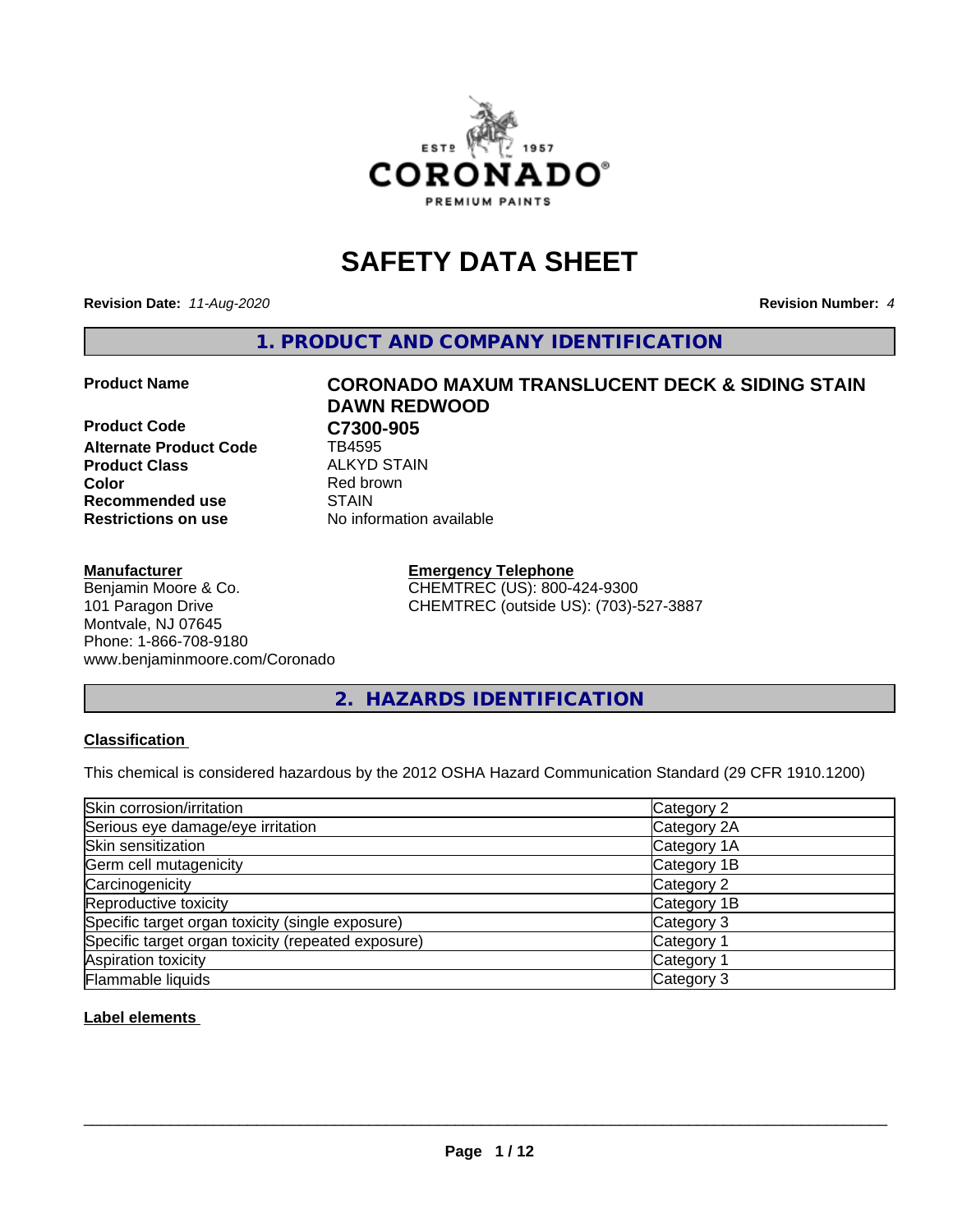**Odor** solvent

#### **Danger**

**Hazard statements**

Causes skin irritation Causes serious eye irritation May cause an allergic skin reaction May cause genetic defects Suspected of causing cancer May damage fertility or the unborn child May cause respiratory irritation Causes damage to organs through prolonged or repeated exposure May be fatal if swallowed and enters airways Flammable liquid and vapor



**Appearance** liquid

#### **Precautionary Statements - Prevention**

Obtain special instructions before use Do not handle until all safety precautions have been read and understood Use personal protective equipment as required Wash face, hands and any exposed skin thoroughly after handling Contaminated work clothing should not be allowed out of the workplace Do not breathe dust/fume/gas/mist/vapors/spray Do not eat, drink or smoke when using this product Use only outdoors or in a well-ventilated area Keep away from heat, hot surfaces, sparks, open flames and other ignition sources. No smoking Keep container tightly closed Ground/bond container and receiving equipment Use explosion-proof electrical/ventilating/lighting/equipment Use only non-sparking tools Take precautionary measures against static discharge Keep cool Wear protective gloves/protective clothing/eye protection/face protection

#### **Precautionary Statements - Response**

IF exposed or concerned: Get medical advice/attention

#### **Eyes**

IF IN EYES: Rinse cautiously with water for several minutes. Remove contact lenses, if present and easy to do. Continue rinsing

If eye irritation persists: Get medical advice/attention

#### **Skin**

If skin irritation or rash occurs: Get medical advice/attention

IF ON SKIN (or hair): Remove/Take off immediately all contaminated clothing. Rinse skin with water/shower Wash contaminated clothing before reuse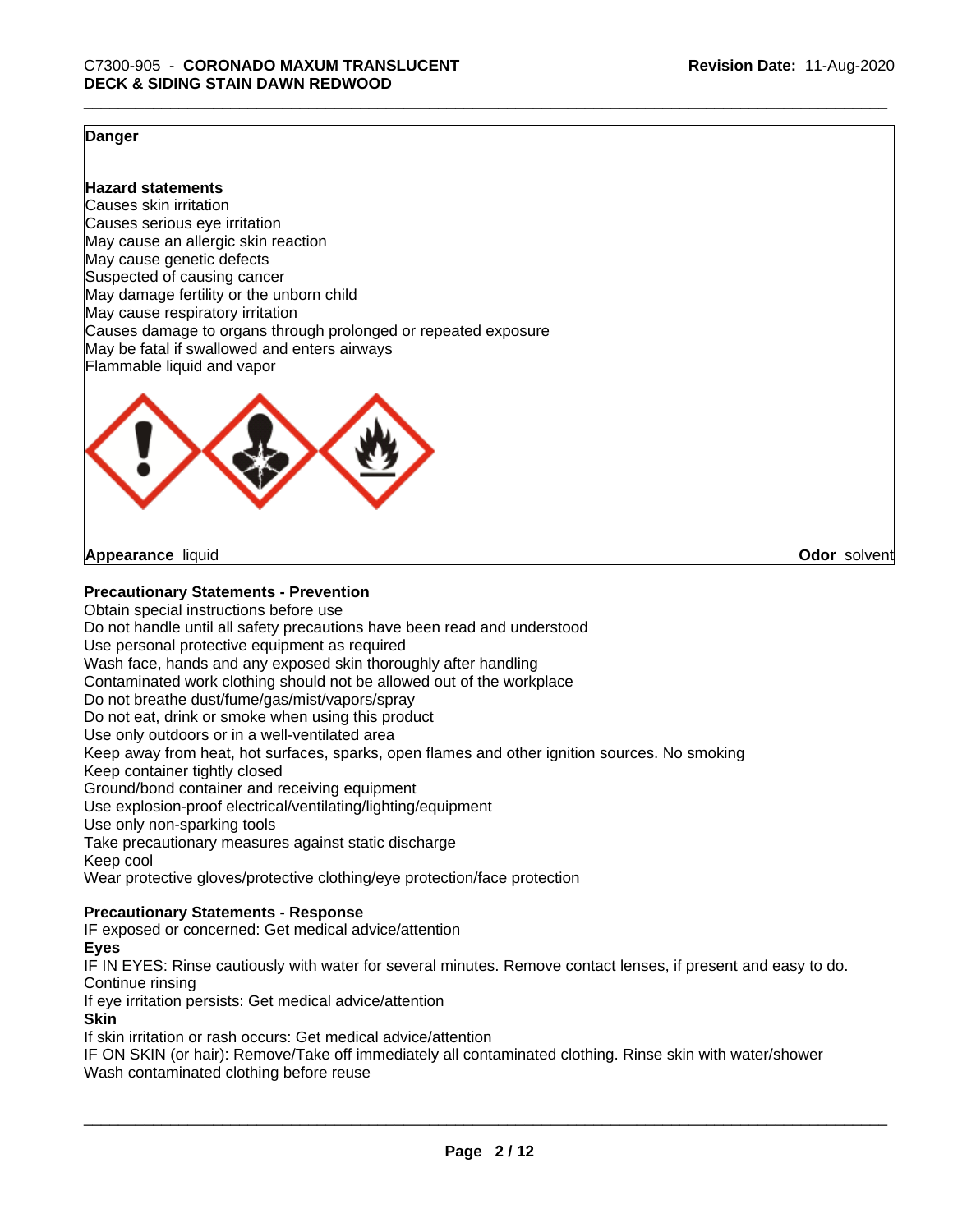#### **Inhalation**

IF INHALED: Remove victim to fresh air and keep at rest in a position comfortable for breathing **Ingestion** IF SWALLOWED: Immediately call a POISON CENTER or doctor/physician Do NOT induce vomiting **Fire**

In case of fire: Use CO2, dry chemical, or foam for extinction

#### **Precautionary Statements - Storage**

Store locked up Store in a well-ventilated place. Keep container tightly closed

#### **Precautionary Statements - Disposal**

Dispose of contents/container to an approved waste disposal plant

#### **Hazards not otherwise classified (HNOC)**

Rags, steel wool or waste soaked with this product may spontaneously catch fire if improperly discarded

#### **Other information**

No information available

#### **3. COMPOSITION/INFORMATION ON INGREDIENTS**

| <b>Chemical name</b>                         | CAS No.        | Weight-%    |
|----------------------------------------------|----------------|-------------|
| 4-Chlorobenzotrifluoride                     | 98-56-6        | $20 - 25$   |
| Distillates, petroleum, hydrotreated light   | 64742-47-8     | $10 - 15$   |
| Stoddard solvent                             | 8052-41-3      | 1 - 5       |
| Silica amorphous                             | 7631-86-9      | 1 - 5       |
| Nepheline syenite                            | 37244-96-5     | ' - 5       |
| Zinc borate hydrate                          | 138265-88-0    | 1 - 5       |
| Carbamic acid, 1H-benzimidazol-2-yl-, methyl | 10605-21-7     | $0.1 - 0.5$ |
| ester                                        |                |             |
| Ethyl benzene                                | $100 - 41 - 4$ | $0.1 - 0.5$ |
| Cobalt bis(2-ethylhexanoate)                 | 136-52-7       | $0.1 - 0.5$ |
| Methyl ethyl ketoxime                        | 96-29-7        | $0.1 - 0.5$ |

| 4. FIRST AID MEASURES |  |
|-----------------------|--|
|-----------------------|--|

| <b>General Advice</b> | If symptoms persist, call a physician. Show this safety data sheet to the doctor in<br>attendance.                                                                                                                                  |
|-----------------------|-------------------------------------------------------------------------------------------------------------------------------------------------------------------------------------------------------------------------------------|
| <b>Eye Contact</b>    | Immediately flush with plenty of water. After initial flushing, remove any contact<br>lenses and continue flushing for at least 15 minutes. Keep eye wide open while<br>rinsing. If symptoms persist, call a physician.             |
| <b>Skin Contact</b>   | Wash off immediately with soap and plenty of water while removing all<br>contaminated clothes and shoes. If skin irritation persists, call a physician. Wash<br>clothing before reuse. Destroy contaminated articles such as shoes. |
| <b>Inhalation</b>     | Move to fresh air. If symptoms persist, call a physician.<br>If not breathing, give artificial respiration. Call a physician immediately.                                                                                           |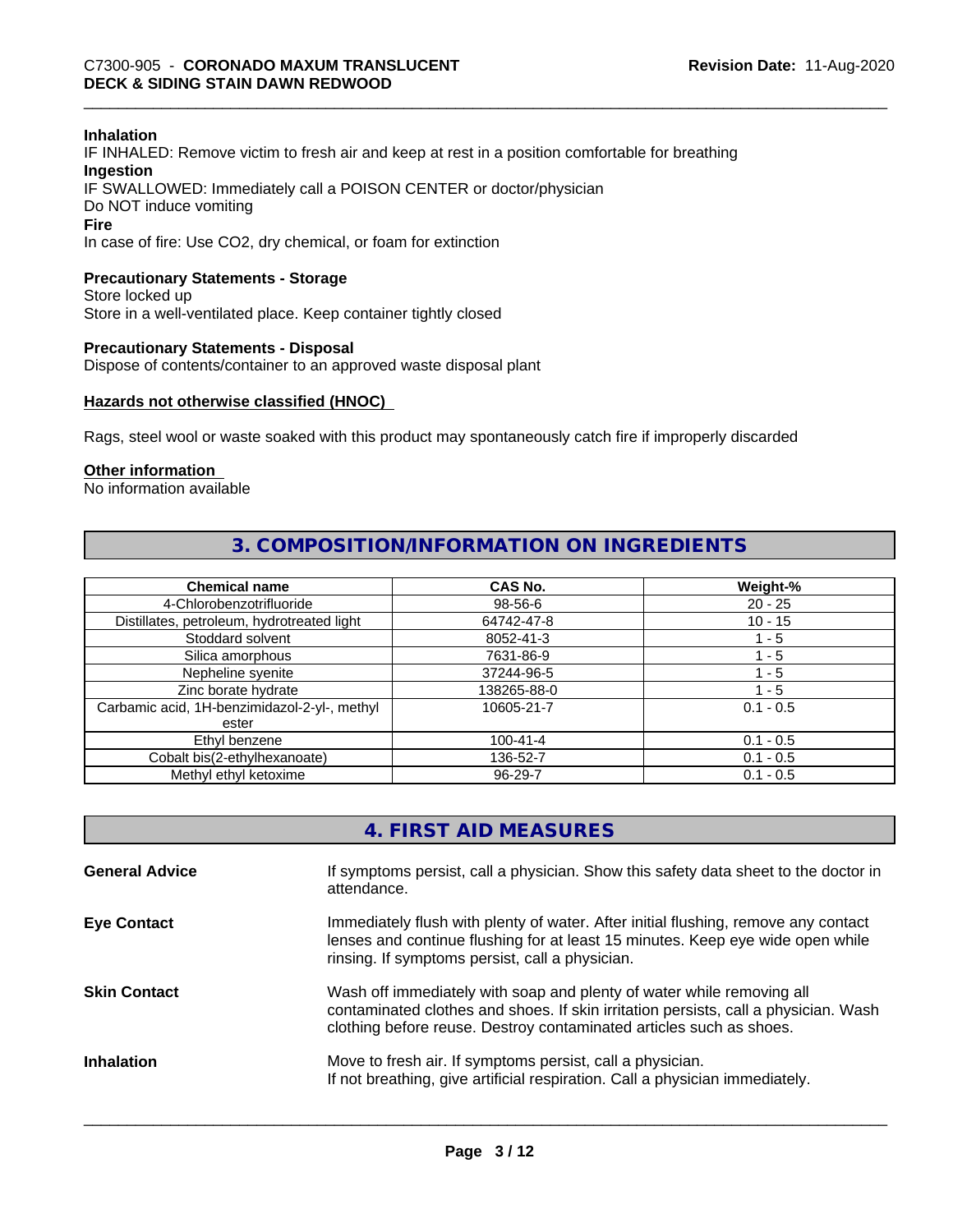| Ingestion                                        | Clean mouth with water and afterwards drink plenty of water. Do not induce<br>vomiting without medical advice. Never give anything by mouth to an unconscious<br>person. Consult a physician. |
|--------------------------------------------------|-----------------------------------------------------------------------------------------------------------------------------------------------------------------------------------------------|
| <b>Protection Of First-Aiders</b>                | Use personal protective equipment.                                                                                                                                                            |
| <b>Most Important</b><br><b>Symptoms/Effects</b> | May cause allergic skin reaction.                                                                                                                                                             |
| <b>Notes To Physician</b>                        | Treat symptomatically.                                                                                                                                                                        |

**5. FIRE-FIGHTING MEASURES**

| <b>Suitable Extinguishing Media</b><br>Protective equipment and precautions for firefighters |                 | Foam, dry powder or water. Use extinguishing measures<br>that are appropriate to local circumstances and the<br>surrounding environment.<br>As in any fire, wear self-contained breathing apparatus<br>pressure-demand, MSHA/NIOSH (approved or equivalent)<br>and full protective gear. |                                |                                                   |
|----------------------------------------------------------------------------------------------|-----------------|------------------------------------------------------------------------------------------------------------------------------------------------------------------------------------------------------------------------------------------------------------------------------------------|--------------------------------|---------------------------------------------------|
|                                                                                              |                 |                                                                                                                                                                                                                                                                                          |                                | <b>Specific Hazards Arising From The Chemical</b> |
| <b>Sensitivity to mechanical impact</b>                                                      |                 | No.                                                                                                                                                                                                                                                                                      |                                |                                                   |
| Sensitivity to static discharge                                                              |                 | Yes                                                                                                                                                                                                                                                                                      |                                |                                                   |
| <b>Flash Point Data</b><br>Flash point (°F)<br>Flash Point (°C)<br><b>Method</b>             |                 | 107<br>42<br><b>PMCC</b>                                                                                                                                                                                                                                                                 |                                |                                                   |
| <b>Flammability Limits In Air</b>                                                            |                 |                                                                                                                                                                                                                                                                                          |                                |                                                   |
| Lower flammability limit:<br><b>Upper flammability limit:</b>                                |                 | Not available<br>Not available                                                                                                                                                                                                                                                           |                                |                                                   |
| Health: 2<br><b>NFPA</b>                                                                     | Flammability: 2 | <b>Instability: 0</b>                                                                                                                                                                                                                                                                    | <b>Special: Not Applicable</b> |                                                   |
| <b>NFPA Legend</b><br>0 - Not Hazardous<br>1 - Slightly<br>2 - Moderate<br>3 - High          |                 |                                                                                                                                                                                                                                                                                          |                                |                                                   |

4 - Severe

*The ratings assigned are only suggested ratings, the contractor/employer has ultimate responsibilities for NFPA ratings where this system is used.*

*Additional information regarding the NFPA rating system is available from the National Fire Protection Agency (NFPA) at www.nfpa.org.*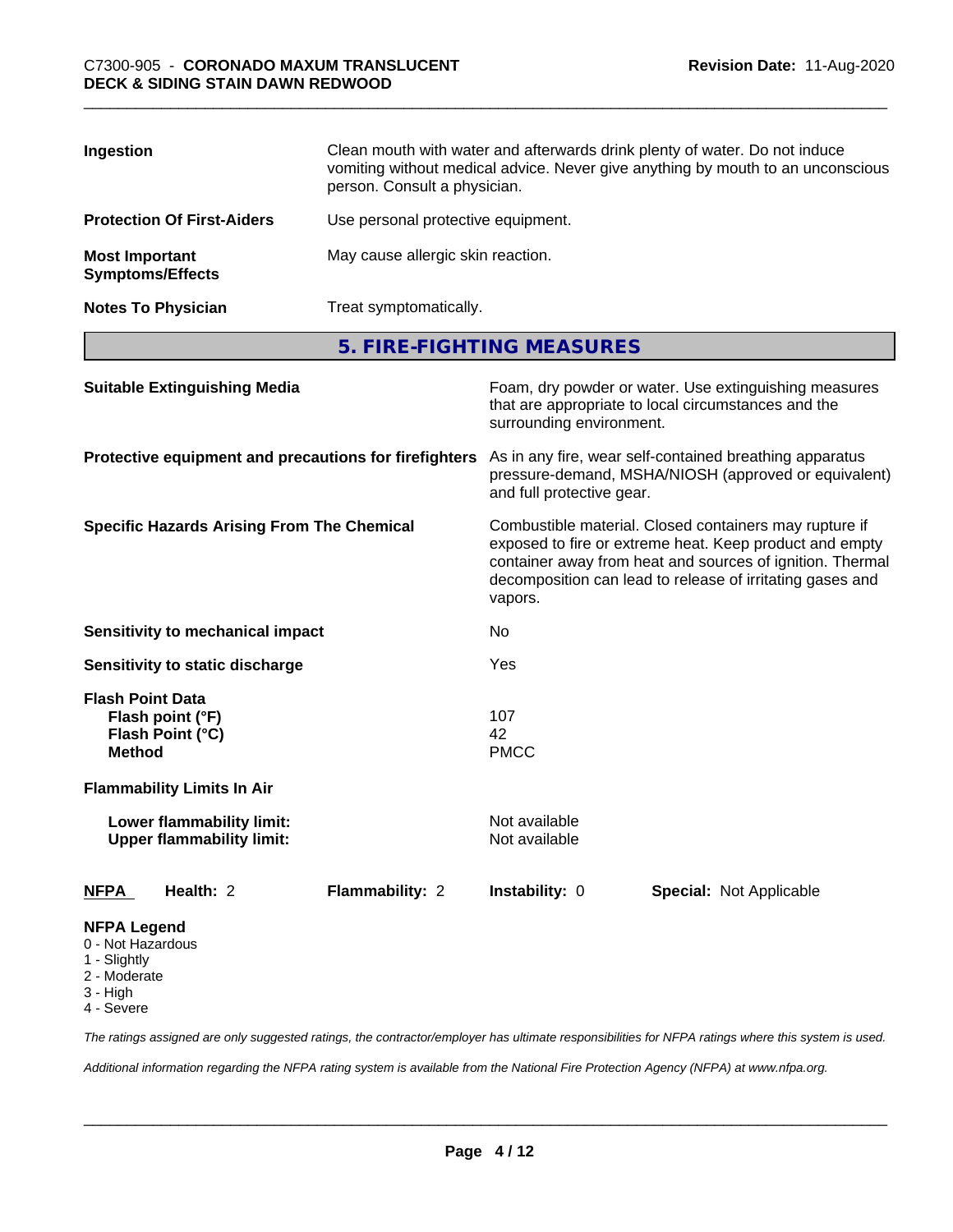|                                  | <b>6. ACCIDENTAL RELEASE MEASURES</b>                                                                                                                                                                                                                                                                                                                                                         |
|----------------------------------|-----------------------------------------------------------------------------------------------------------------------------------------------------------------------------------------------------------------------------------------------------------------------------------------------------------------------------------------------------------------------------------------------|
| <b>Personal Precautions</b>      | Use personal protective equipment. Remove all sources of ignition.                                                                                                                                                                                                                                                                                                                            |
| <b>Other Information</b>         | Prevent further leakage or spillage if safe to do so. Do not allow material to<br>contaminate ground water system. Prevent product from entering drains. Do not<br>flush into surface water or sanitary sewer system. Local authorities should be<br>advised if significant spillages cannot be contained.                                                                                    |
| <b>Environmental precautions</b> | See Section 12 for additional Ecological Information.                                                                                                                                                                                                                                                                                                                                         |
| <b>Methods for Cleaning Up</b>   | Dam up. Soak up with inert absorbent material. Pick up and transfer to properly<br>labeled containers. Clean contaminated surface thoroughly.                                                                                                                                                                                                                                                 |
|                                  | 7. HANDLING AND STORAGE                                                                                                                                                                                                                                                                                                                                                                       |
| <b>Handling</b>                  | Use only in area provided with appropriate exhaust ventilation. Do not breathe<br>vapors or spray mist. Wear personal protective equipment. Take precautionary<br>measures against static discharges. To avoid ignition of vapors by static electricity<br>discharge, all metal parts of the equipment must be grounded. Keep away from<br>open flames, hot surfaces and sources of ignition. |
| <b>Storage</b>                   | Keep containers tightly closed in a dry, cool and well-ventilated place. Keep away<br>from heat. Keep away from open flames, hot surfaces and sources of ignition.<br>Keep in properly labeled containers. Keep out of the reach of children.                                                                                                                                                 |
|                                  | <b>DANGER</b> - Rags, steel wool or waste soaked with this product may<br>spontaneously catch fire if improperly discarded. Immediately after use, place<br>rags, steel wool or waste in a sealed water-filled metal container.                                                                                                                                                               |
| <b>Incompatible Materials</b>    | Incompatible with strong acids and bases and strong oxidizing agents.                                                                                                                                                                                                                                                                                                                         |

### **8. EXPOSURE CONTROLS / PERSONAL PROTECTION**

#### **Exposure Limits**

| <b>Chemical name</b>     | <b>ACGIH TLV</b>               | <b>OSHA PEL</b>                                |
|--------------------------|--------------------------------|------------------------------------------------|
| 4-Chlorobenzotrifluoride | TWA: 2.5 mg/m <sup>3</sup> $F$ | $2.5 \text{ mg/m}^3$ - TWA                     |
| Stoddard solvent         | TWA: 100 ppm                   | 500 ppm - TWA<br>2900 mg/m <sup>3</sup> - TWA  |
| Silica amorphous         | N/E                            | 20 mppcf - TWA                                 |
| Ethyl benzene            | TWA: 20 ppm                    | 100 ppm $-$ TWA<br>435 mg/m <sup>3</sup> - TWA |

#### **Legend**

ACGIH - American Conference of Governmental Industrial Hygienists Exposure Limits OSHA - Occupational Safety & Health Administration Exposure Limits N/E - Not Established

**Engineering Measures** Ensure adequate ventilation, especially in confined areas.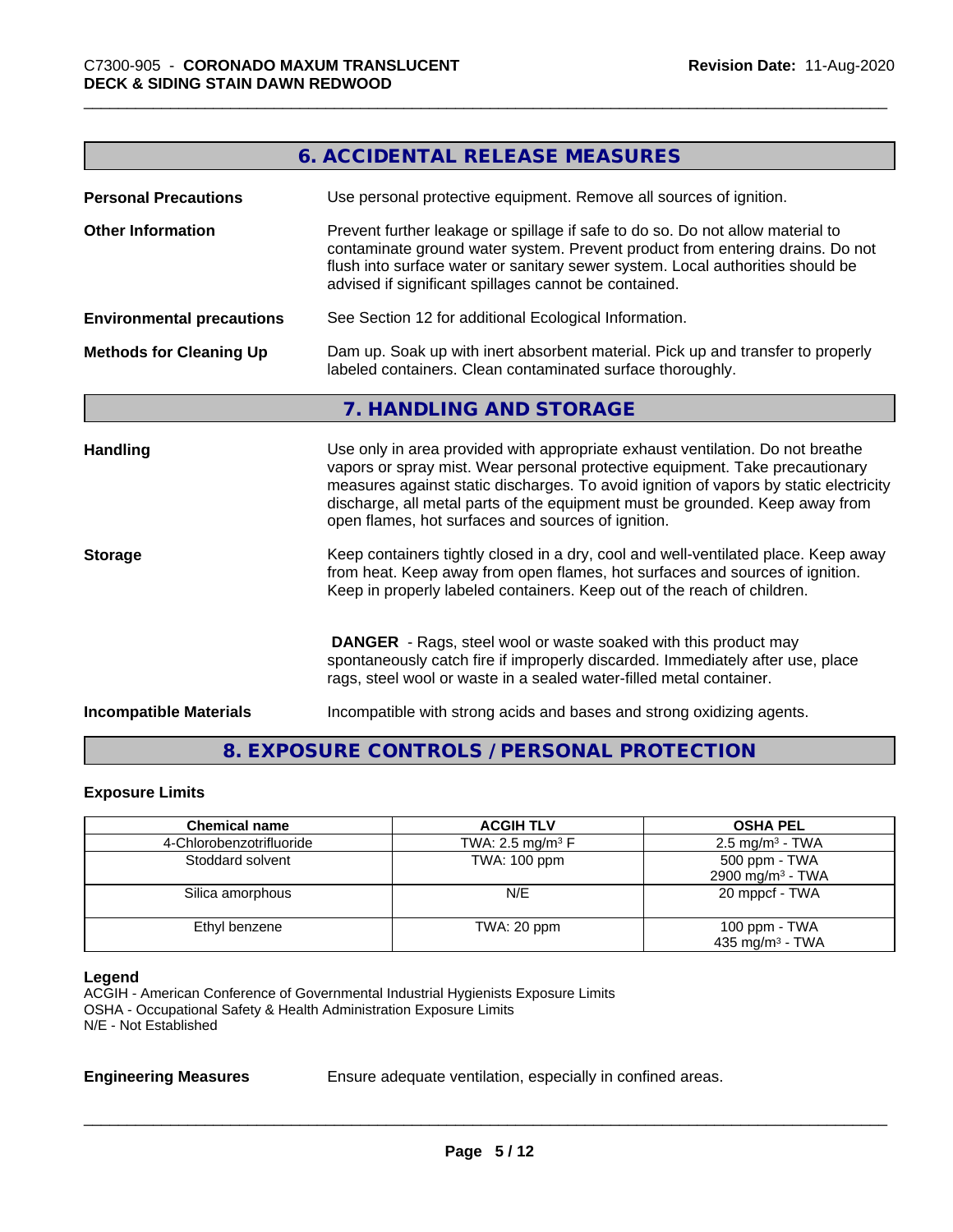#### **Personal Protective Equipment**

| <b>Eye/Face Protection</b>    | Safety glasses with side-shields. If splashes are likely to occur, wear: Tightly fitting<br>safety goggles                                                                                                                                                                                                                                                          |
|-------------------------------|---------------------------------------------------------------------------------------------------------------------------------------------------------------------------------------------------------------------------------------------------------------------------------------------------------------------------------------------------------------------|
| <b>Skin Protection</b>        | Long sleeved clothing. Protective gloves.                                                                                                                                                                                                                                                                                                                           |
| <b>Respiratory Protection</b> | Use only with adequate ventilation. In operations where exposure limits are<br>exceeded, use a NIOSH approved respirator that has been selected by a<br>technically qualified person for the specific work conditions. When spraying the<br>product or applying in confined areas, wear a NIOSH approved respirator<br>specified for paint spray or organic vapors. |
| <b>Hygiene Measures</b>       | Avoid contact with skin, eyes and clothing. Remove and wash contaminated<br>clothing before re-use. Wash thoroughly after handling. When using do not eat,<br>drink or smoke.                                                                                                                                                                                       |

#### **9. PHYSICAL AND CHEMICAL PROPERTIES**

**Appearance** liquid **Odor** solvent **Odor Threshold No information available No information available Density (lbs/gal)** 9.2 - 9.3 **Specific Gravity** 1.10 - 1.12 **pH** No information available **Viscosity (cps)** No information available Notice 1 **Solubility(ies)**<br> **Solubility**<br> **Water solubility**<br> **Water solubility Evaporation Rate No information available No information available Vapor pressure** No information available **Vapor density No information available No information available Wt. % Solids** 55 - 65 **Vol. % Solids** 50 - 60 **Wt. % Volatiles** 35 - 45 **Vol. % Volatiles** 40 - 50 **VOC Regulatory Limit (g/L)** <250 **Boiling Point (°F)** 279 **Boiling Point (°C)** 137 **Freezing point (°F)** No information available **Freezing Point (°C)** The state of the Mondo No information available **Flash point (°F)** 107 **Flash Point (°C)** 42 **Method** PMCC **Flammability (solid, gas)** Not applicable **Upper flammability limit:** No information available **Lower flammability limit:**<br> **Autoignition Temperature (°F)** No information available **Autoignition Temperature (°F)**<br> **Autoignition Temperature (°C)** 
<br> **Autoignition Temperature (°C)** 
<br> **Autoignition Temperature (°C) Autoignition Temperature (°C) Decomposition Temperature (°F)** No information available **Decomposition Temperature (°C)** No information available **Partition coefficient Community Contract Contract Contract Contract Contract Contract Contract Contract Contract Contract Contract Contract Contract Contract Contract Contract Contract Contract Contract Contract Contr** 

**No information available** 

#### **10. STABILITY AND REACTIVITY**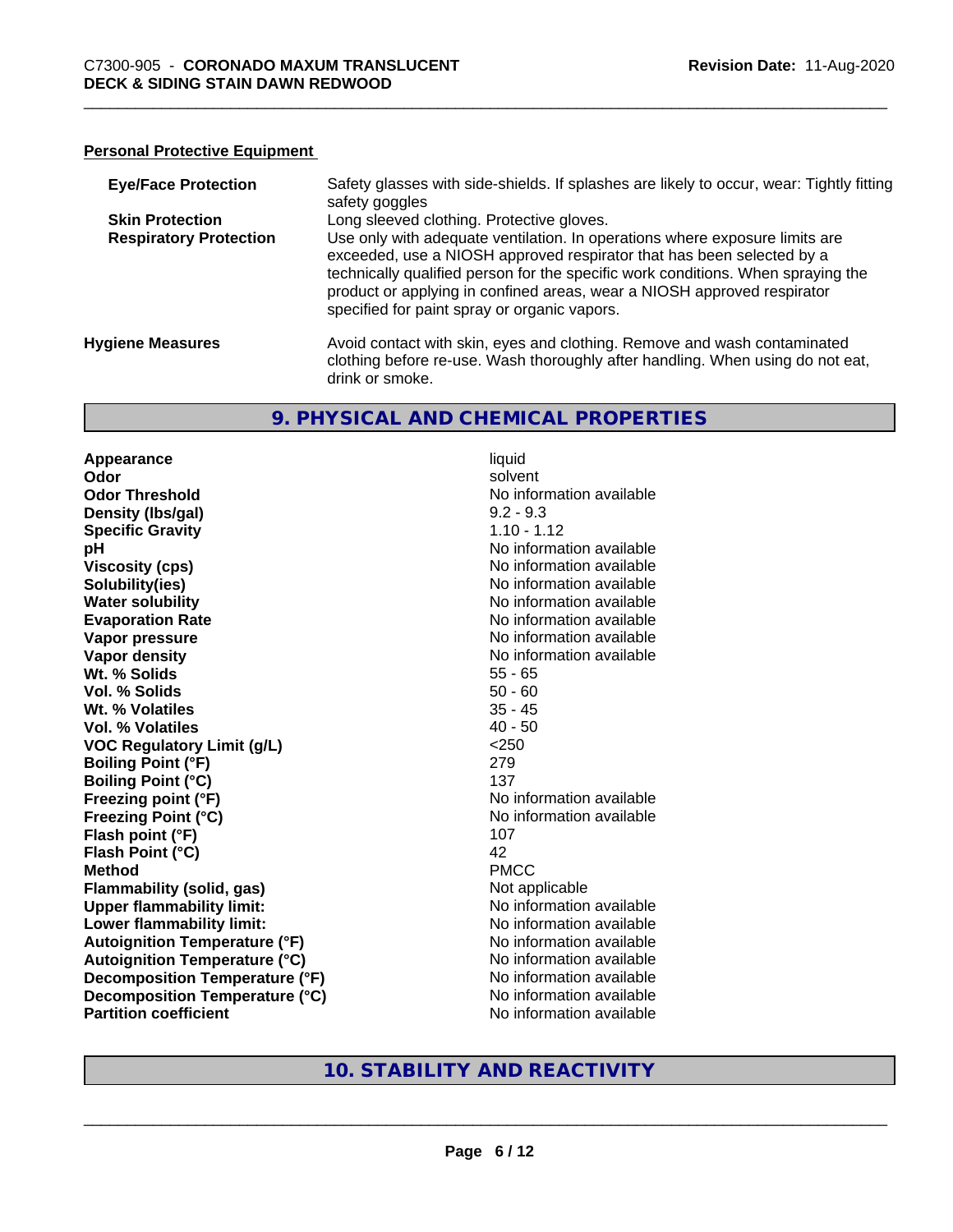| <b>Reactivity</b>                       | Not Applicable                                                                           |
|-----------------------------------------|------------------------------------------------------------------------------------------|
| <b>Chemical Stability</b>               | Stable under normal conditions. Hazardous polymerisation<br>does not occur.              |
| <b>Conditions to avoid</b>              | Keep away from open flames, hot surfaces, static<br>electricity and sources of ignition. |
| <b>Incompatible Materials</b>           | Incompatible with strong acids and bases and strong<br>oxidizing agents.                 |
| <b>Hazardous Decomposition Products</b> | Thermal decomposition can lead to release of irritating<br>gases and vapors.             |
| Possibility of hazardous reactions      | None under normal conditions of use.                                                     |
| 11. TOXICOLOGICAL INFORMATION           |                                                                                          |
|                                         |                                                                                          |

| <b>Product Information</b>                                  |                                                                                                                                                                                                                                      |
|-------------------------------------------------------------|--------------------------------------------------------------------------------------------------------------------------------------------------------------------------------------------------------------------------------------|
| Information on likely routes of exposure                    |                                                                                                                                                                                                                                      |
| <b>Principal Routes of Exposure</b>                         | Eye contact, skin contact and inhalation.                                                                                                                                                                                            |
| <b>Acute Toxicity</b>                                       |                                                                                                                                                                                                                                      |
| <b>Product Information</b>                                  | Repeated or prolonged exposure to organic solvents may lead to permanent brain<br>and nervous system damage. Intentional misuse by deliberately concentrating and<br>inhaling vapors may be harmful or fatal.                        |
|                                                             | Symptoms related to the physical, chemical and toxicological characteristics                                                                                                                                                         |
| <b>Symptoms</b>                                             | No information available.                                                                                                                                                                                                            |
|                                                             | Delayed and immediate effects as well as chronic effects from short and long-term exposure                                                                                                                                           |
| Eye contact<br><b>Skin contact</b>                          | Contact with eyes may cause irritation.<br>May cause skin irritation and/or dermatitis. Prolonged skin contact may defat the<br>skin and produce dermatitis.                                                                         |
| Ingestion                                                   | Ingestion may cause irritation to mucous membranes. Small amounts of this<br>product aspirated into the respiratory system during ingestion or vomiting may<br>cause mild to severe pulmonary injury, possibly progressing to death. |
| <b>Inhalation</b>                                           | High vapor / aerosol concentrations are irritating to the eyes, nose, throat and<br>lungs and may cause headaches, dizziness, drowsiness, unconsciousness, and<br>other central nervous system effects.                              |
| <b>Sensitization</b>                                        | May cause an allergic skin reaction.                                                                                                                                                                                                 |
| <b>Neurological Effects</b>                                 | No information available.                                                                                                                                                                                                            |
| <b>Mutagenic Effects</b>                                    | Suspected of causing genetic defects.                                                                                                                                                                                                |
| <b>Reproductive Effects</b>                                 | May damage fertility or the unborn child.<br>No information available.                                                                                                                                                               |
| <b>Developmental Effects</b><br><b>Target organ effects</b> | No information available.                                                                                                                                                                                                            |
| <b>STOT - repeated exposure</b>                             | No information available.                                                                                                                                                                                                            |
| <b>STOT - single exposure</b>                               | No information available.                                                                                                                                                                                                            |
|                                                             |                                                                                                                                                                                                                                      |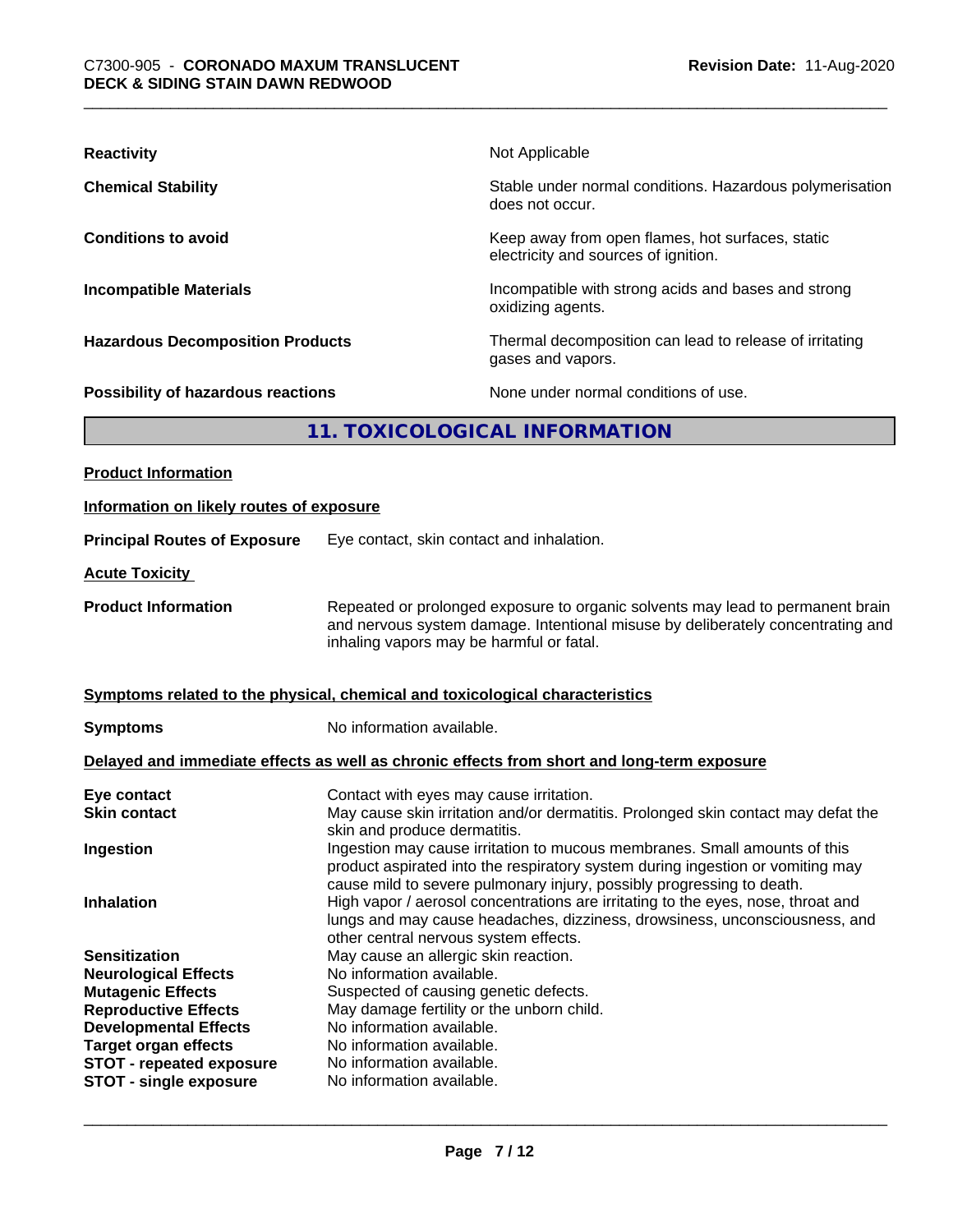| Other adverse effects    | No information available.                                                         |
|--------------------------|-----------------------------------------------------------------------------------|
| <b>Aspiration Hazard</b> | May be harmful if swallowed and enters airways. Small amounts of this product     |
|                          | aspirated into the respiratory system during ingestion or vomiting may cause mild |
|                          | to severe pulmonary injury, possibly progressing to death.                        |

#### **Numerical measures of toxicity**

**The following values are calculated based on chapter 3.1 of the GHS document**

| <b>ATEmix (oral)</b>   | 22367 mg/kg |
|------------------------|-------------|
| <b>ATEmix (dermal)</b> | 5292 mg/kg  |

#### **Component Information**

| Chemical name                                                       | Oral LD50                                    | Dermal LD50                                                      | <b>Inhalation LC50</b>  |
|---------------------------------------------------------------------|----------------------------------------------|------------------------------------------------------------------|-------------------------|
| 4-Chlorobenzotrifluoride<br>98-56-6                                 | $= 13$ g/kg (Rat)                            | > 2 mL/kg (Rabbit)                                               | $= 33$ mg/L (Rat) 4 h   |
| Distillates, petroleum, hydrotreated<br>light<br>64742-47-8         | $>$ 5000 mg/kg (Rat)                         | $>$ 2000 mg/kg (Rabbit)                                          | $> 5.2$ mg/L (Rat) 4 h  |
| Silica amorphous<br>7631-86-9                                       | $= 7900$ mg/kg (Rat)                         | $>$ 2000 mg/kg (Rabbit)                                          | $> 2.2$ mg/L (Rat) 1 h  |
| Carbamic acid,<br>1H-benzimidazol-2-yl-, methyl ester<br>10605-21-7 | $>$ 5050 mg/kg (Rat)<br>$= 6400$ mg/kg (Rat) | $> 10000$ mg/kg (Rabbit) = 2 g/kg<br>$Rat$ = 8500 mg/kg (Rabbit) |                         |
| Ethyl benzene<br>$100 - 41 - 4$                                     | $=$ 3500 mg/kg (Rat)                         | $= 15400$ mg/kg (Rabbit)                                         | $= 17.4$ mg/L (Rat) 4 h |
| Cobalt bis(2-ethylhexanoate)<br>136-52-7                            |                                              | $>$ 5000 mg/kg (Rabbit)                                          | $> 10$ mg/L (Rat) 1 h   |
| Methyl ethyl ketoxime<br>$96 - 29 - 7$                              | $= 930$ mg/kg (Rat)                          | 1000 - 1800 mg/kg (Rabbit)                                       | $> 4.83$ mg/L (Rat) 4 h |

#### **Chronic Toxicity**

#### **Carcinogenicity**

*The information below indicateswhether each agency has listed any ingredient as a carcinogen:.*

| <b>Chemical name</b>         | <b>IARC</b>         | <b>NTP</b>        | <b>OSHA</b> |
|------------------------------|---------------------|-------------------|-------------|
|                              | 2B - Possible Human |                   | Listed      |
| l Ethvl benzene              | Carcinoɑen          |                   |             |
|                              | 2B - Possible Human | Reasonably        | Listed      |
| Cobalt bis(2-ethylhexanoate) | Carcinogen          | Anticipated Human |             |
|                              |                     | Carcinogen        |             |

• Cobalt and cobalt compounds are listed as possible human carcinogens by IARC (2B). However, there is inadequate evidence of the carcinogenicity of cobalt and cobalt compounds in humans.

#### **Legend**

IARC - International Agency for Research on Cancer NTP - National Toxicity Program OSHA - Occupational Safety & Health Administration

#### **12. ECOLOGICAL INFORMATION**

### **Ecotoxicity Effects**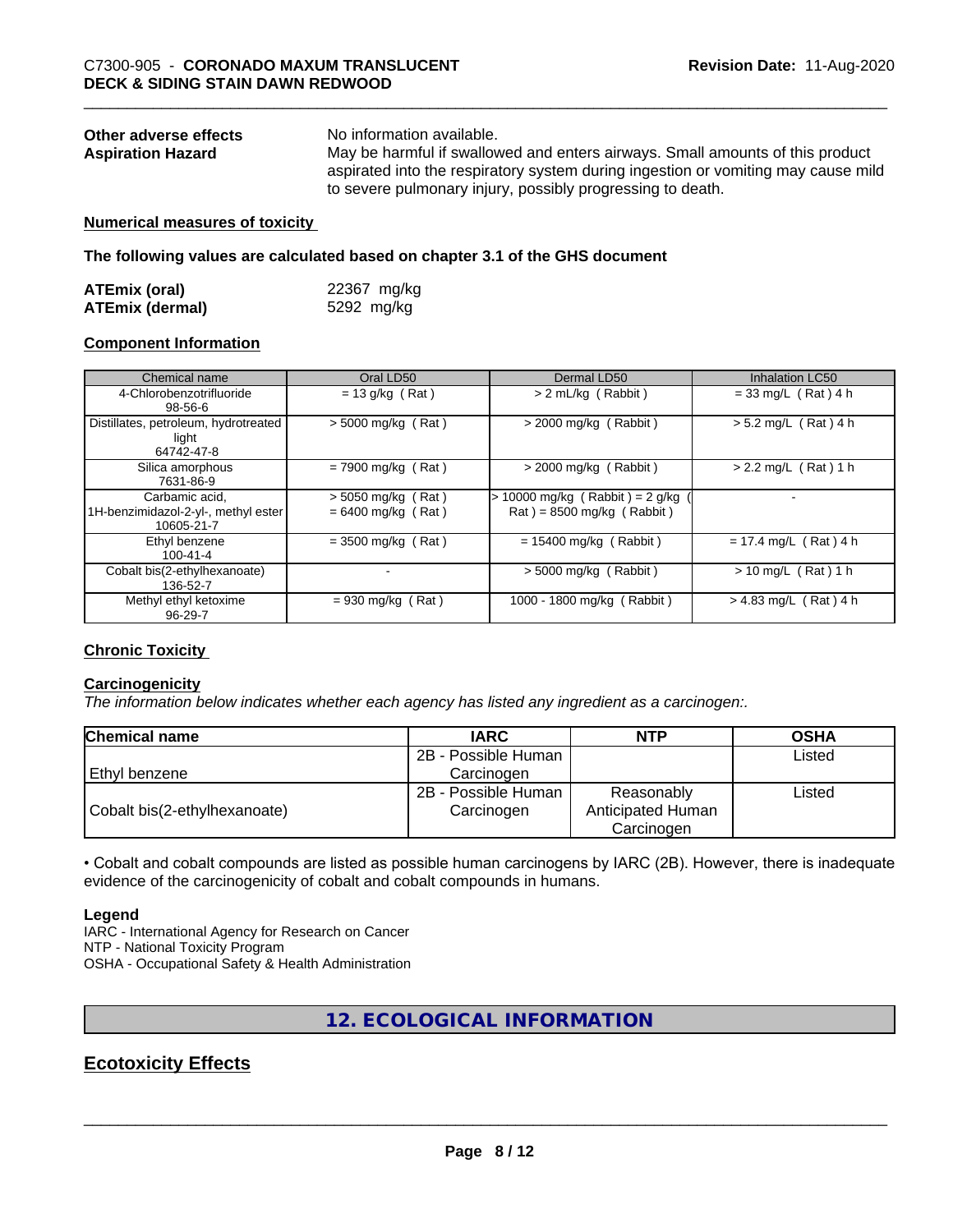The environmental impact of this product has not been fully investigated.

#### **Product Information**

#### **Acute Toxicity to Fish**

No information available

#### **Acute Toxicity to Aquatic Invertebrates**

No information available

#### **Acute Toxicity to Aquatic Plants**

No information available

#### **Persistence / Degradability**

No information available.

#### **Bioaccumulation**

There is no data for this product.

#### **Mobility in Environmental Media**

No information available.

#### **Ozone**

No information available

#### **Component Information**

#### **Acute Toxicity to Fish**

#### Carbamic acid, 1H-benzimidazol-2-yl-, methyl ester LC50: 1.5 mg/L (Rainbow Trout - 96 hr.) Ethyl benzene LC50: 12.1 mg/L (Fathead Minnow - 96 hr.) Methyl ethyl ketoxime LC50: 48 mg/L (Bluegill sunfish - 96 hr.)

#### **Acute Toxicity to Aquatic Invertebrates**

Carbamic acid, 1H-benzimidazol-2-yl-, methyl ester LC50: 0.22 mg/L (water flea - 48 hr.) Ethyl benzene EC50: 1.8 mg/L (Daphnia magna - 48 hr.) Methyl ethyl ketoxime EC50: 750 mg/L (Daphnia magna - 48 hr.)

#### **Acute Toxicity to Aquatic Plants**

Ethyl benzene EC50: 4.6 mg/L (Green algae (Scenedesmus subspicatus), 72 hrs.)

#### **13. DISPOSAL CONSIDERATIONS**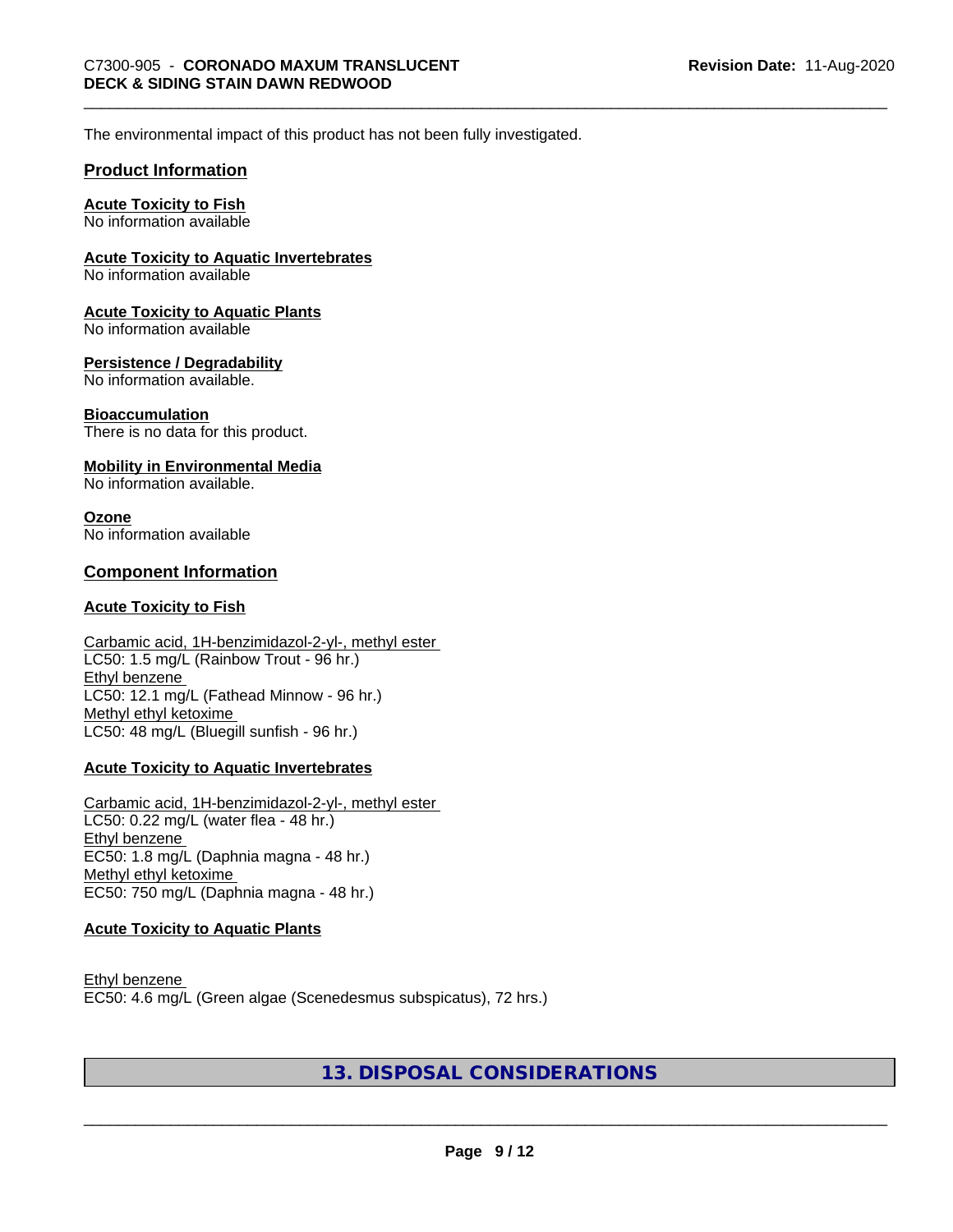| <b>Waste Disposal Method</b>   | Dispose of in accordance with federal, state, and local regulations. Local<br>requirements may vary, consult your sanitation department or state-designated<br>environmental protection agency for more disposal options. |
|--------------------------------|---------------------------------------------------------------------------------------------------------------------------------------------------------------------------------------------------------------------------|
| <b>Empty Container Warning</b> | Emptied containers may retain product residue. Follow label warnings even after<br>container is emptied. Residual vapors may explode on ignition.                                                                         |

**14. TRANSPORT INFORMATION**

| ۰. | ×<br>٠ |  |
|----|--------|--|

| <b>PAINT</b>          |
|-----------------------|
|                       |
| UN1263                |
| Ш                     |
| UN1263, PAINT, 3, III |
|                       |

In the US this material may be reclassified as a Combustible Liquid and is not regulated in containers of less than 119 gallons (450 liters) via surface transportation (refer to 49CFR173.120(b)(2) for further information).

| <b>ICAO / IATA</b> | Contact the preparer for further information. |
|--------------------|-----------------------------------------------|
| IMDG / IMO         | Contact the preparer for further information. |

#### **15. REGULATORY INFORMATION**

#### **International Inventories**

| <b>TSCA: United States</b> | Yes - All components are listed or exempt. |
|----------------------------|--------------------------------------------|
| <b>DSL: Canada</b>         | Yes - All components are listed or exempt. |

#### **Federal Regulations**

#### **SARA 311/312 hazardous categorization**

| Yes |
|-----|
| Yes |
| Yes |
| Nο  |
| N٥  |
|     |

#### **SARA 313**

Section 313 of Title III of the Superfund Amendments and Reauthorization Act of 1986 (SARA). This product contains a chemical or chemicals which are subject to the reporting requirements of the Act and Title 40 of the Code of Federal Regulations, Part 372:

| Chemical name       | CAS No.     | Weight-%    | <b>CERCLA/SARA 313</b><br>(de minimis concentration) |
|---------------------|-------------|-------------|------------------------------------------------------|
| Zinc borate hydrate | 138265-88-0 | $1 - 5$     |                                                      |
| Ethyl benzene       | 100-41-4    | $0.1 - 0.5$ |                                                      |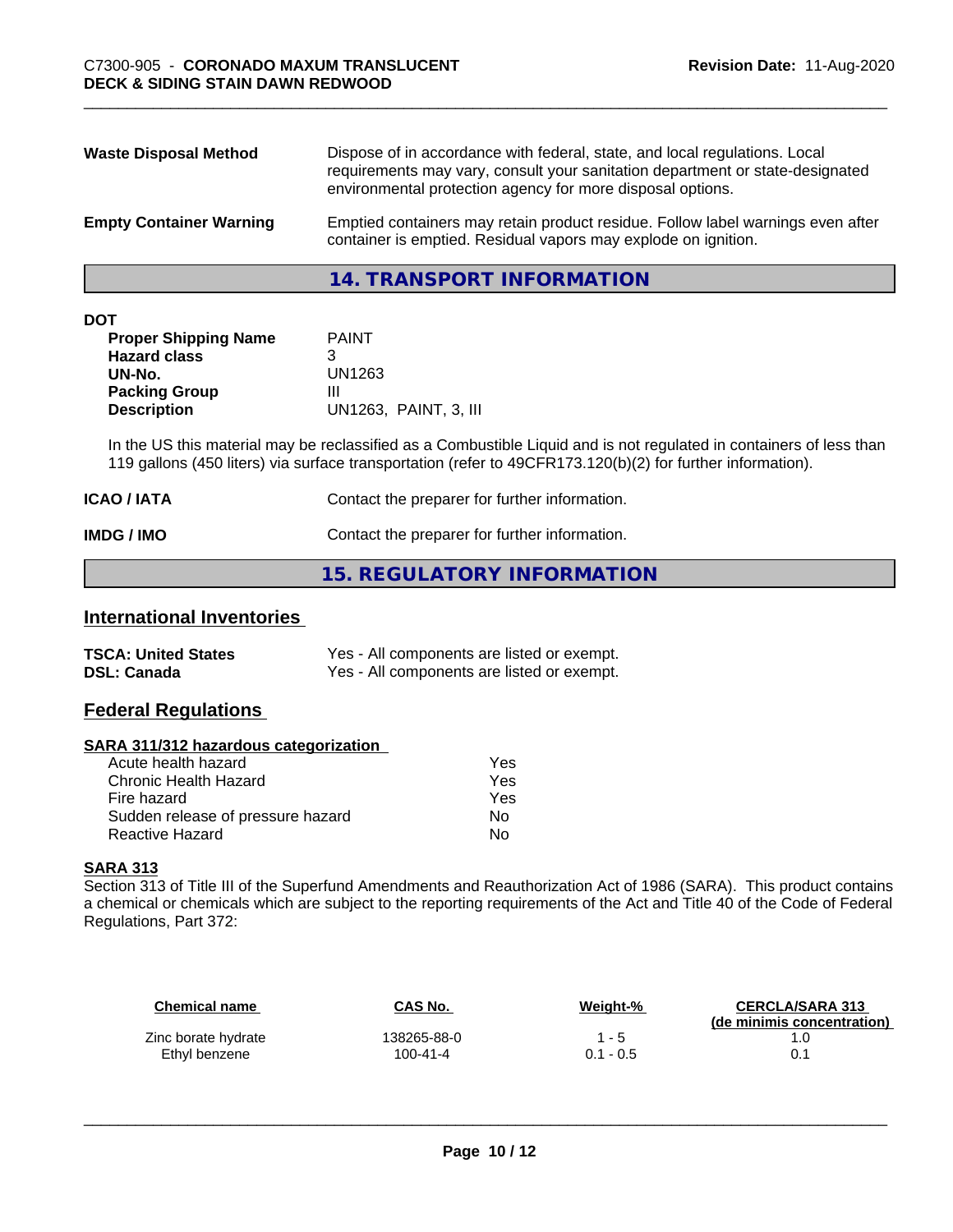#### **Clean Air Act,Section 112 Hazardous Air Pollutants (HAPs) (see 40 CFR 61)**

This product contains the following HAPs:

| Chemical name                | CAS No.  | Weiaht-%    | <b>Hazardous Air Pollutant</b><br>(HAP) |
|------------------------------|----------|-------------|-----------------------------------------|
| Ethyl benzene                | 100-41-4 | $0.1 - 0.5$ | ∟isted                                  |
| Cobalt bis(2-ethylhexanoate) | 136-52-7 | $0.1 - 0.5$ | ∟isted                                  |

#### **US State Regulations**

#### **California Proposition 65**

**AN** WARNING: Cancer and Reproductive Harm– www.P65warnings.ca.gov

#### **State Right-to-Know**

| <b>Chemical name</b>                  | <b>Massachusetts</b> | <b>New Jersey</b> | Pennsylvania |
|---------------------------------------|----------------------|-------------------|--------------|
| 4-Chlorobenzotrifluoride              |                      |                   |              |
| Linseed oil                           |                      |                   |              |
| Stoddard solvent                      |                      |                   |              |
| Silica amorphous                      |                      |                   |              |
| Zinc borate hydrate                   |                      |                   |              |
| Carbamic acid, 1H-benzimidazol-2-yl-, |                      |                   |              |
| methyl ester                          |                      |                   |              |
| Cobalt bis(2-ethylhexanoate)          |                      |                   |              |

#### **Legend**

X - Listed

#### **16. OTHER INFORMATION**

**HMIS** - **Health:** 2\* **Flammability:** 2 **Reactivity:** 0 **PPE:** -

#### **HMIS Legend**

- 0 Minimal Hazard
- 1 Slight Hazard
- 2 Moderate Hazard
- 3 Serious Hazard
- 4 Severe Hazard
- \* Chronic Hazard

X - Consult your supervisor or S.O.P. for "Special" handling instructions.

*Note: The PPE rating has intentionally been left blank. Choose appropriate PPE that will protect employees from the hazards the material will present under the actual normal conditions of use.*

*Caution: HMISÒ ratings are based on a 0-4 rating scale, with 0 representing minimal hazards or risks, and 4 representing significant hazards or risks. Although HMISÒ ratings are not required on MSDSs under 29 CFR 1910.1200, the preparer, has chosen to provide them. HMISÒ ratings are to be used only in conjunction with a fully implemented HMISÒ program by workers who have received appropriate HMISÒ training. HMISÒ is a registered trade and service mark of the NPCA. HMISÒ materials may be purchased exclusively from J. J. Keller (800) 327-6868.*

 **WARNING!** If you scrape, sand, or remove old paint, you may release lead dust. LEAD IS TOXIC. EXPOSURE TO LEAD DUST CAN CAUSE SERIOUS ILLNESS, SUCH AS BRAIN DAMAGE, ESPECIALLY IN CHILDREN.